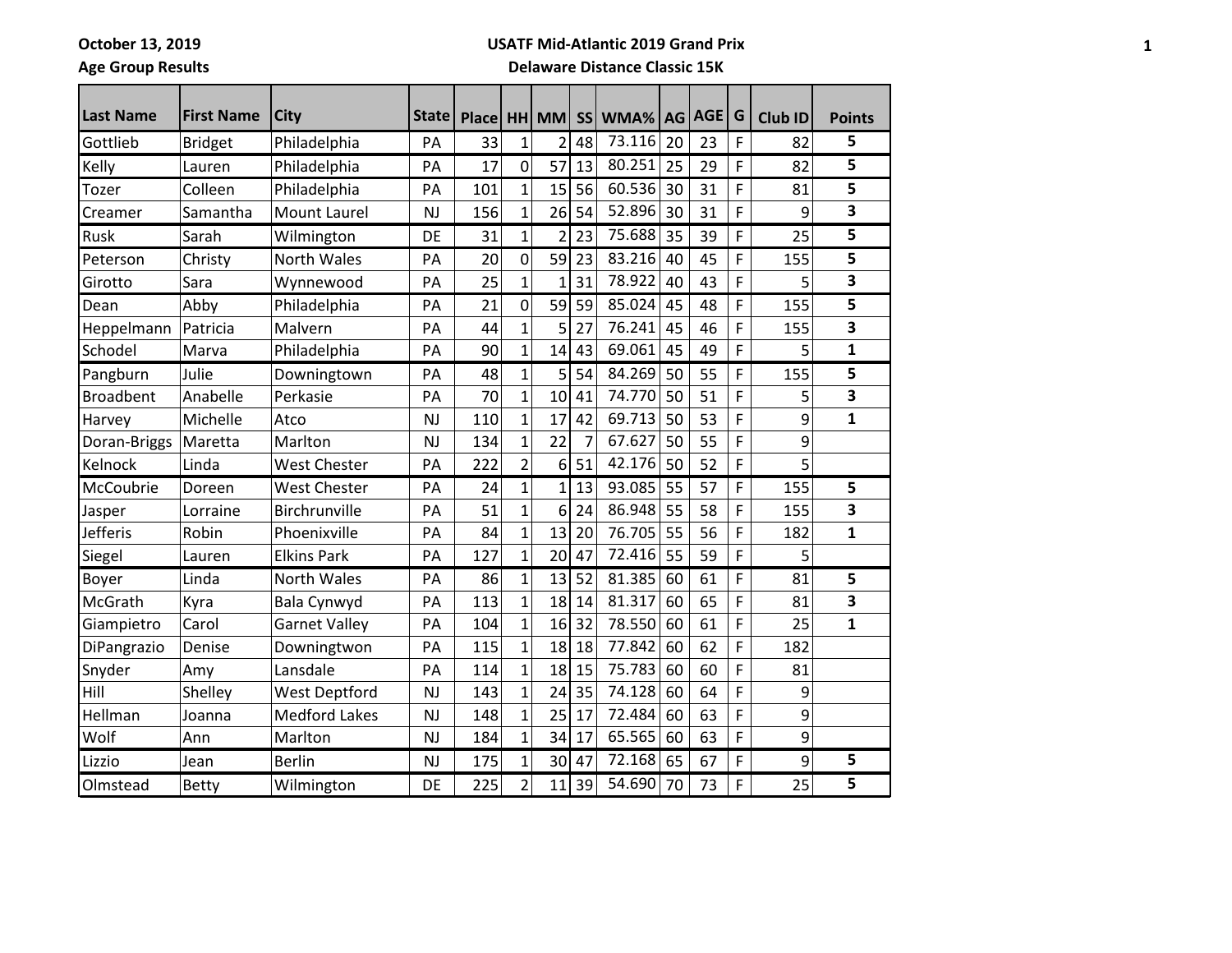#### **USATF Mid-Atlantic 2019 Grand Prix**

# **Age Group Results**

## **Delaware Distance Classic 15K**

| <b>Last Name</b> | <b>First Name</b> | <b>City</b>         | State     | <b>Place</b>            |                | HH MM          | <b>SS</b> | WMA%   | AG | <b>AGE</b> | G | Club ID | <b>Points</b> |
|------------------|-------------------|---------------------|-----------|-------------------------|----------------|----------------|-----------|--------|----|------------|---|---------|---------------|
| Gearinger        | Dylan             | Philadelphia        | PA        | 1                       | 0              | 45             | 34        | 89.795 | 20 | 22         | M | 82      | 5             |
| Voorhees         | Simon             | Philadelphia        | PA        | $\overline{\mathbf{c}}$ | $\mathbf 0$    | 47             | 41        | 85.809 | 25 | 25         | M | 82      | 5             |
| Rissell          | Ethan             | Lafayette Hill      | PA        | 5                       | 0              | 51             | 13        | 79.889 | 25 | 30         | M | 82      | 3             |
| O'Donnell        | Jake              | Moorestown          | <b>NJ</b> | 6                       | 0              | 51             | 15        | 79.837 | 25 | 26         | M | 82      | $\mathbf{1}$  |
| Tuntivate        | Chanon            | Wilmington          | DE        | 7                       | $\overline{0}$ | 51             | 32        | 79.398 | 25 | 26         | M | 25      |               |
| Skalski          | Evan              | Philadelphia        | PA        | 12                      | 0              | 56             | 17        | 72.698 | 25 | 28         | M | 82      |               |
| Giacomoni        | Anthony           | Phoenixville        | PA        | 18                      | 0              | 58             | 34        | 70.148 | 30 | 34         | M | 5       | 5             |
| Waniak           | Stephen           | <b>Mount Laurel</b> | <b>NJ</b> | 29                      | $\overline{1}$ | $\overline{2}$ | 11        | 65.827 | 30 | 32         | M | 9       | 3             |
| Tamburello       | Anthony           | Glassboro           | <b>NJ</b> | 71                      | $\mathbf{1}$   | 10             | 42        | 61.645 | 40 | 44         | M | 14      | 5             |
| Cardoso          | Marco             | Sayreville          | <b>NJ</b> | 8                       | $\mathbf 0$    | 55             | 6         | 81.095 | 45 | 47         | M | 14      | 5             |
| Varallo          | Vince             | Fort Washington     | PA        | 11                      | 0              | 55             | 51        | 79.320 | 45 | 46         | M | 1173    | 3             |
| Cutrona          | Matthew           | Wilmington          | DE        | 28                      | $\overline{1}$ | 1              | 57        | 73.339 | 45 | 49         | M | 25      | $\mathbf{1}$  |
| Dougherty        | Christopher       | Penn Valley         | PA        | 64                      | $\overline{1}$ | 8              | 42        | 68.462 | 50 | 53         | M | 28      | 5             |
| Lombardi         | James             | Oreland             | PA        | 106                     | $\mathbf 1$    | 16             | 42        | 60.778 | 50 | 52         | M | 1173    | 3             |
| Sery             | Jim               | Clarksboro          | <b>NJ</b> | 10                      | 0              | 55             | 50        | 88.119 | 55 | 58         | M | 14      | 5             |
| Wiechecki        | David             | Wilmington          | DE        | 23                      | $\overline{1}$ | $\mathbf 1$    | 8         | 79.744 | 55 | 57         | M | 25      | 3             |
| Armstrong        | Michael           | Havertown           | PA        | 26                      | $\overline{1}$ | 1              | 45        | 78.219 | 55 | 56         | M |         | $\mathbf{1}$  |
| Hesketh          | Robert            | Sicklerville        | <b>NJ</b> | 69                      | $\overline{1}$ | 10             | 21        | 70.576 | 55 | 59         | M | 14      |               |
| Dombrosky        | Craig             | <b>Berlin</b>       | <b>NJ</b> | 73                      | $\mathbf 1$    | 11             | 14        | 70.356 | 55 | 60         | M | 9       |               |
| Fillippo         | <b>Brian</b>      | Phoenixville        | PA        | 77                      | $\overline{1}$ | 11             | 45        | 69.199 | 55 | 59         | M | 182     |               |
| Conway           | Bill              | Downingtown         | PA        | 126                     | $\overline{1}$ | 20             | 39        | 61.004 | 55 | 58         | M | 182     |               |
| Agliano          | Stephen           | Marlton             | <b>NJ</b> | 183                     | $\overline{1}$ | 33             | 20        | 51.750 | 55 | 56         | M | 9       |               |
| Isaac            | Paul              | Folcroft            | PA        | 201                     | $\overline{1}$ | 41             | 35        | 47.547 | 55 | 56         | M | 5       |               |
| Permar           | Terry             | Perkasie            | PA        | 37                      | $\mathbf 1$    | 3              | 44        | 82.505 | 60 | 65         | M | 81      | 5             |
| <b>Boland</b>    | Robert            | Warrington          | PA        | 47                      | $\overline{1}$ | 5              | 48        | 78.369 | 60 | 63         | M | 1173    | 3             |
| Steenkamer       | Thomas            | <b>Rising Sun</b>   | <b>MD</b> | 41                      | $\overline{1}$ | 4              | 25        | 77.801 | 60 | 60         | M | 25      | $\mathbf{1}$  |
| Mason            | Robert            | Wilmington          | DE        | 56                      | $\overline{1}$ | 7              | 21        | 77.308 | 60 | 64         | M | 25      |               |
| Pellechio        | Thomas            | Doylestown          | PA        | 93                      | $\overline{1}$ | 15             | 27        | 69.008 | 60 | 64         | M | 5       |               |
| <b>Bruckner</b>  | Joseph            | West Berlin         | <b>NJ</b> | 136                     | $\overline{1}$ | 22             | 52        | 63.455 | 60 | 65         | M | 9       |               |
| Zmirich          | Robert            | <b>Mount Laurel</b> | <b>NJ</b> | 211                     | $\overline{1}$ | 47             | 29        | 47.062 | 60 | 61         | M | 9       |               |